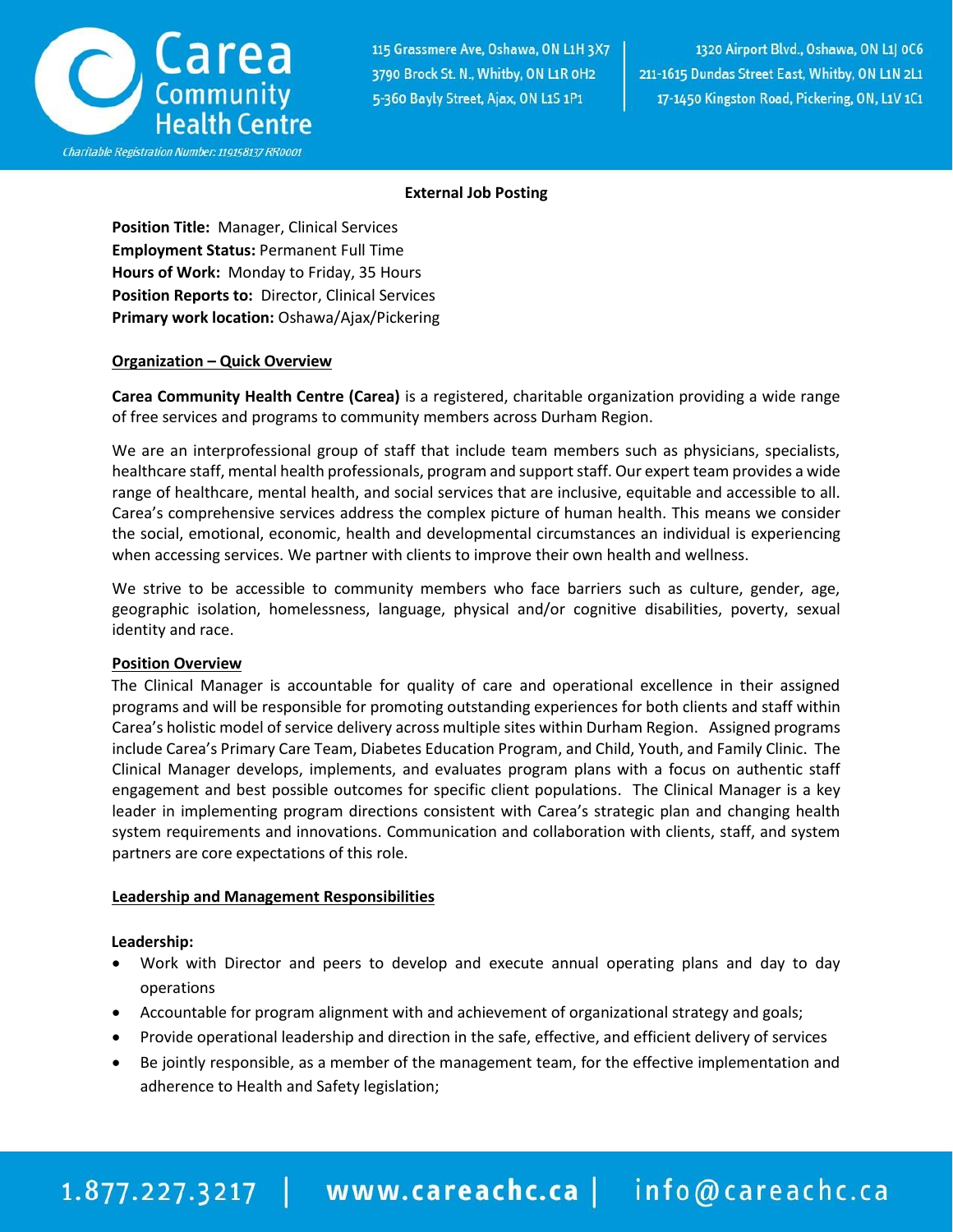

#### **Management:**

- Coordinate service delivery and scheduling;
- Manage interprofessional teams in clinical areas: this includes communicating job expectations, planning, monitoring, auditing and appraising productivity and job results against Individual and Agency objectives and strategies;
- Providing performance management through coaching, counseling, and disciplining program staff;
- Manage the development of annual program plans and reports that align with organizational objectives and strategic directions;
- Collaborate with peers and Human Resources on recruiting, selecting, orienting and training employees;
- Ensure adherence with legislative requirements and employment principles (e.g., AODA, Human Rights Code, Ontario Employment Standards);
- Evaluate current practices and program outcomes, and lead quality improvement initiatives
- Demonstrated knowledge and skill in leveraging collaborative relationships, including but not limited to inter-professional team members and other internal and external stake holders.
- Self-directed and highly motivated with excellent interpersonal and communication skills (written and verbal)
- Achievement-oriented and demonstrates excellent organizational and coordination skills and the ability to prioritize multiple competing workload demands.
- Able to provide leadership, support, and critical analysis in stressful, complex, and emotional situations.
- Demonstrates Inspirational Leadership energizes and creates a sense of direction and purpose for employees and excitement and momentum for change.
- Demonstrates Strategic Outlook and Alignment thinks strategically; understands long term organizational strategy and vision.
- Takes an inventive and innovative approach to looking at organizational possibilities and opportunities while demonstrating the ability to take responsible risks.
- Demonstrates a drive for results and efficiency.

#### **Financial Management:**

- Assist in the preparation of annual operating budgets
- Monitor variances and participate in recommending and executing appropriate responsive action
- Monitor and ensure proper financial and EMR coding
- Assist with the preparation of funding requests and reports

## 1.877.227.3217 | www.careachc.ca | info@careachc.ca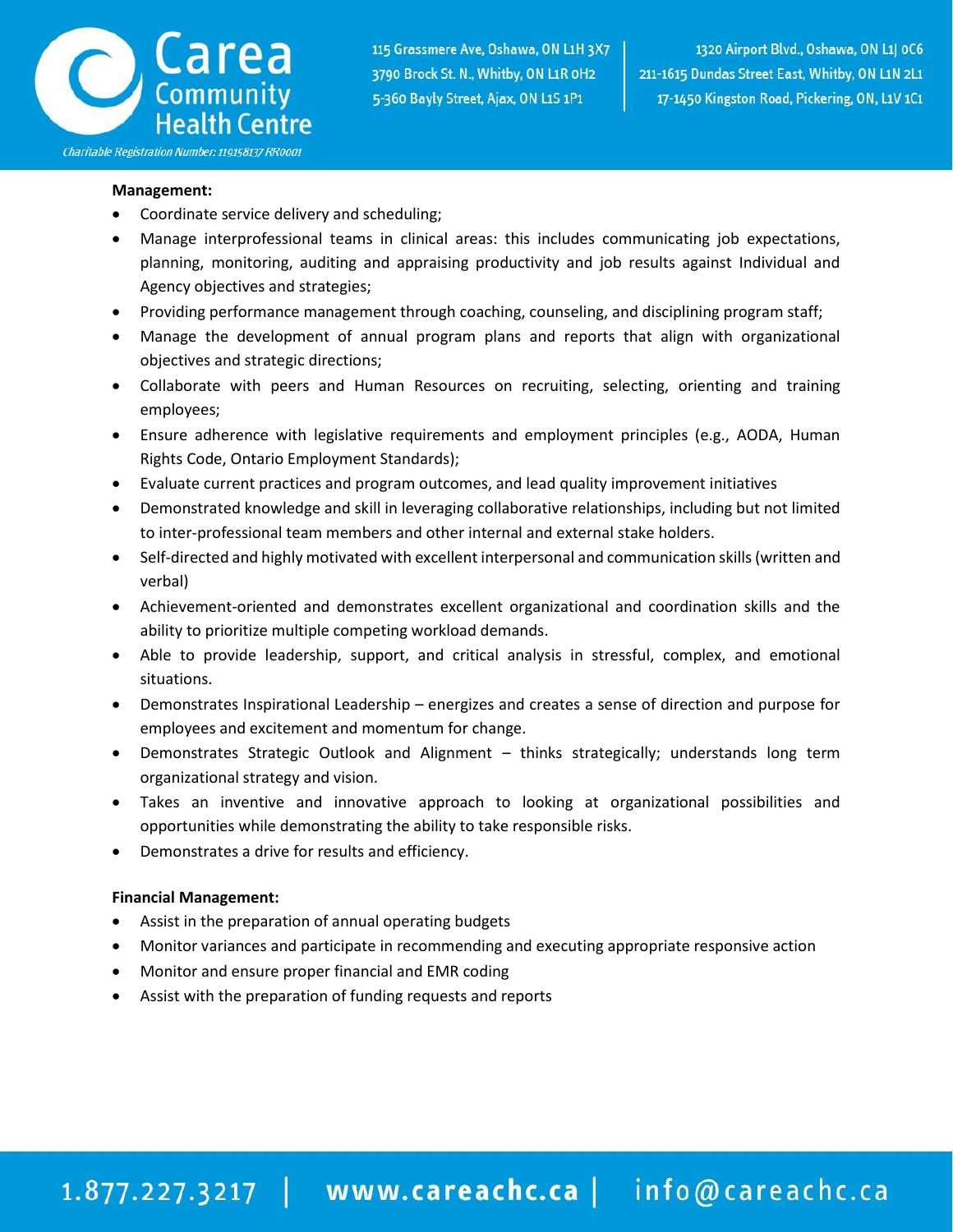

## **Key Qualifications**

- Bachelors degree in Nursing or related Health Sciences discipline. Formal management education and training preferred. Master's degree preferred.
- Current registration as a health care professional
- Minimum of two (2) years recent work experience in a Primary care or outpatient clinic setting
- At minimum, 3 years direct management experience in a health care setting, community not-forprofit, or public sector organization
- Proven knowledge and skills with client records management and electronic medical records and external reporting.
- Highly developed administrative, project management, evaluative, problem-solving, and organizational skills including time management and the ability to demonstrate flexibility to address competing demands
- Demonstrated understanding of management principles related to administration, finance, and human resources
- Collaborative, solution- and system-oriented approach; demonstrated ability to develop coalitions with cross functional team members within and outside of the agency
- Excellent interpersonal, verbal, and written communication skills with proficient computer skills
- Satisfactory criminal reference check.
- Valid "G" Ontario driver's license and unlimited use of a vehicle.

 **Full vaccination (minimum two doses) against COVID-19 is mandatory for this position (Carea CHC will however adhere to its duty to accommodate those who are unable to be fully vaccinated for a reason related to a human right protected ground).**

## **Application Process:**

- 1) If you are interested in being considered for this position, please submit a cover letter and resume outlining your qualifications and expectations by email t[o recruiting@careachc.ca.](mailto:recruiting@careachc.ca) This position will remain posted until filled.
- 2) While we thank all applicants for their interest in applying, only those qualified and considered for an interview will be contacted. All applicant submissions will be kept on file for six months, for future consideration.
- 3) All applicants are encouraged to provide a valid email address for communication purposes. Applicants may receive written correspondence regarding this job posting directly to the email address provided on their resume. As an applicant, it is your responsibility to ensure that you check your email regularly.
- 4) All positions are subject to the successful completion of the following pre-employment conditions for all external hires: Reference Checks; and Criminal Background checks (including Vulnerable Sector Screening).

# 1.877.227.3217 | www.careachc.ca | info@careachc.ca